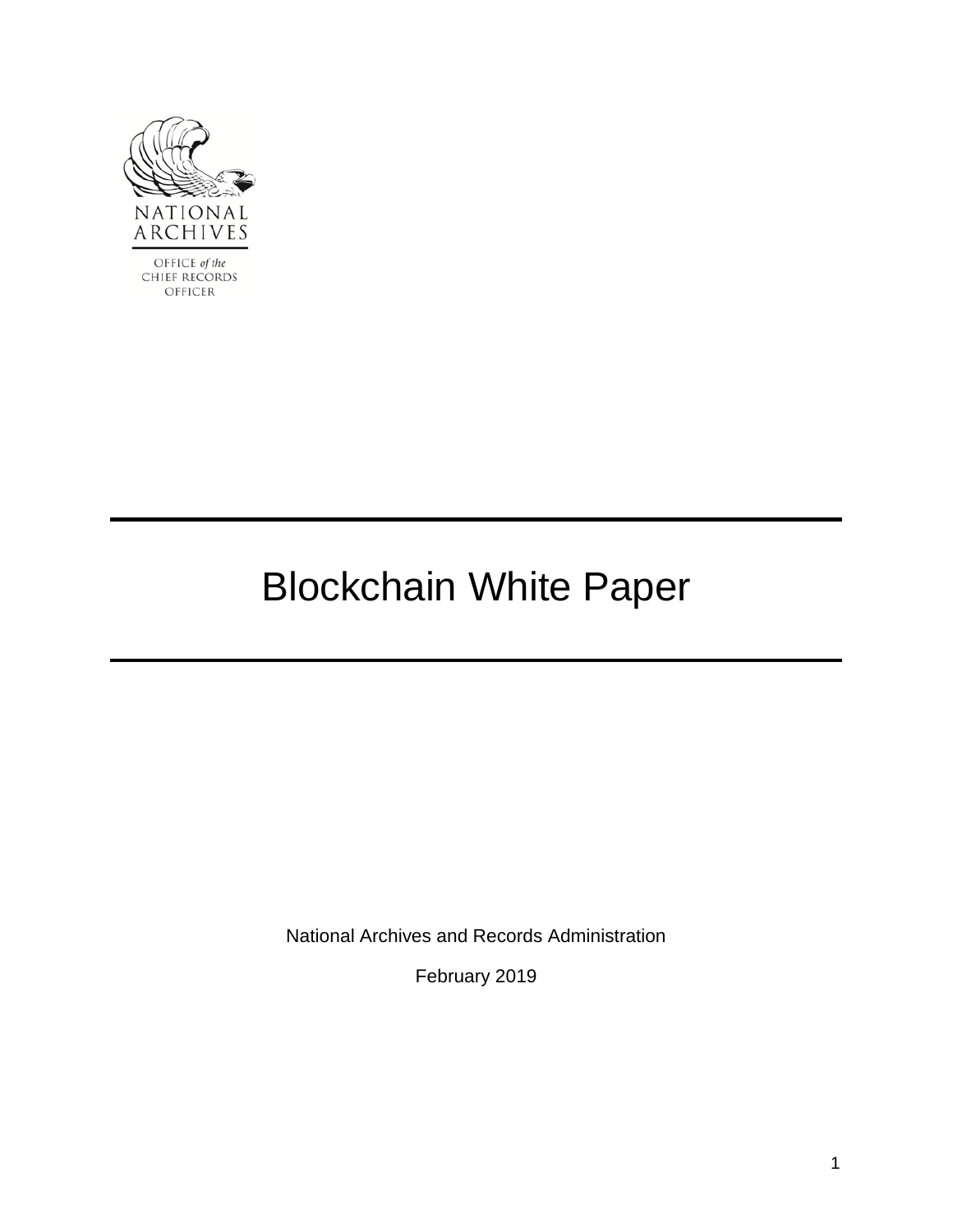| Introduction                                  | 3              |
|-----------------------------------------------|----------------|
| <b>Blockchain Overview</b>                    | 3              |
| <b>Conceptual Description</b>                 | 3              |
| <b>Technical Description</b>                  | 3              |
| <b>Blockchain Parts</b>                       | 4              |
| What is a Hash                                | 5              |
| <b>Blockchain Types</b>                       | 6              |
| <b>Blockchain Platforms</b>                   | $\overline{7}$ |
| <b>Blockchain Smart Contracts</b>             | 8              |
| <b>Blockchain in the Federal Government</b>   | 8              |
| Records Management Implications and Analysis  | 9              |
| Records on a Blockchain                       | 9              |
| Authenticity and Integrity Opportunities      | 10             |
| <b>Records Scheduling</b>                     | 10             |
| <b>Transferring Records</b>                   | 11             |
| <b>Decentralization Challenge</b>             | 11             |
| Archival Science and Disciplinary Integration | 12             |
| <b>Blockchain and Archival Veracity</b>       | 12             |
| <b>Blockchain and Success Criteria</b>        | 12             |
| Conclusion                                    | 13             |
| Glossary                                      | 14             |
| Selected Bibliography                         | 16             |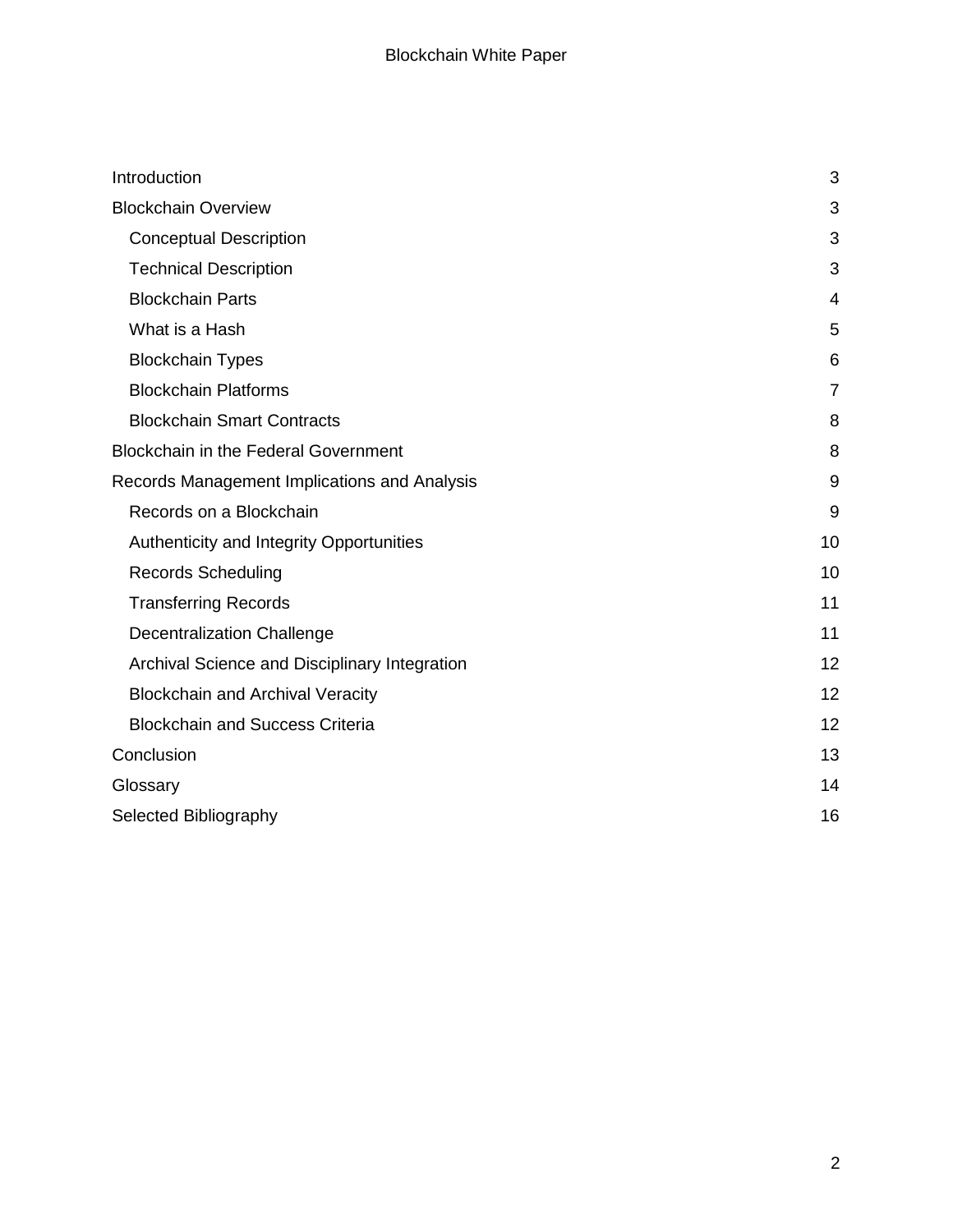# <span id="page-2-0"></span>**Introduction**

The National Archives and Records Administration (NARA) undertook a research project in fiscal year 2018 to understand how blockchain works, to learn how it is being used in the Federal government, and to discuss the potential implications for records management.

This white paper represents NARA's findings as of July 2018. Research consisted of attending various interest group meetings, webinars, symposiums, and discussions with external experts. The research team also performed a technical review and analysis of articles surrounding blockchain. This paper contains a selected bibliography of these articles as a resource. This paper also contains various terms in *bold italics*, which are defined in a glossary.

This white paper is intended to help federal records managers to better understand blockchain technology and to consider the records management implications at their own agencies. On the whole, NARA's current guidance issued for federal records management applies to records created by blockchain technology. NARA will continue to monitor how blockchain use evolves in government and will determine if any future guidance is needed to address specific aspects or implications for blockchain records.

# <span id="page-2-1"></span>**Blockchain Overview**

### <span id="page-2-2"></span>**Conceptual Description**

Blockchain, or *distributed ledger* technology, is a database that is consensually shared, replicated, and synchronized.

To better understand the technical aspects of a blockchain, it is helpful to explain the concept through an example. When an individual deposits a sum of money into a banking institution, the individual trusts that the sum will be there until they decide to exchange it for goods or services. The individual trusts the bank will have an accurate record of the transaction, such as the amount, depositor, date, and time of the deposit. More broadly, society relies on central repositories, such as banks or governments, to collect, maintain, and protect the recorded actions of individuals or institutions.

Blockchain differs from centralized repositories in that it decentralizes the source of trust. An individual deposits funds into a digital wallet and the value is captured on the blockchain. If this individual purchases a digital song, the transaction is captured in the blockchain along with the change in fund level in the digital account. The bank is not required as a trusted third party. The trustworthy record is recorded in the blockchain shared by all the parties on the network.

### <span id="page-2-3"></span>**Technical Description**

The replication and storage of transactional data by each party, or node, on a blockchain network is known as a distributed ledger. Conflicts, or inaccuracies within the database, are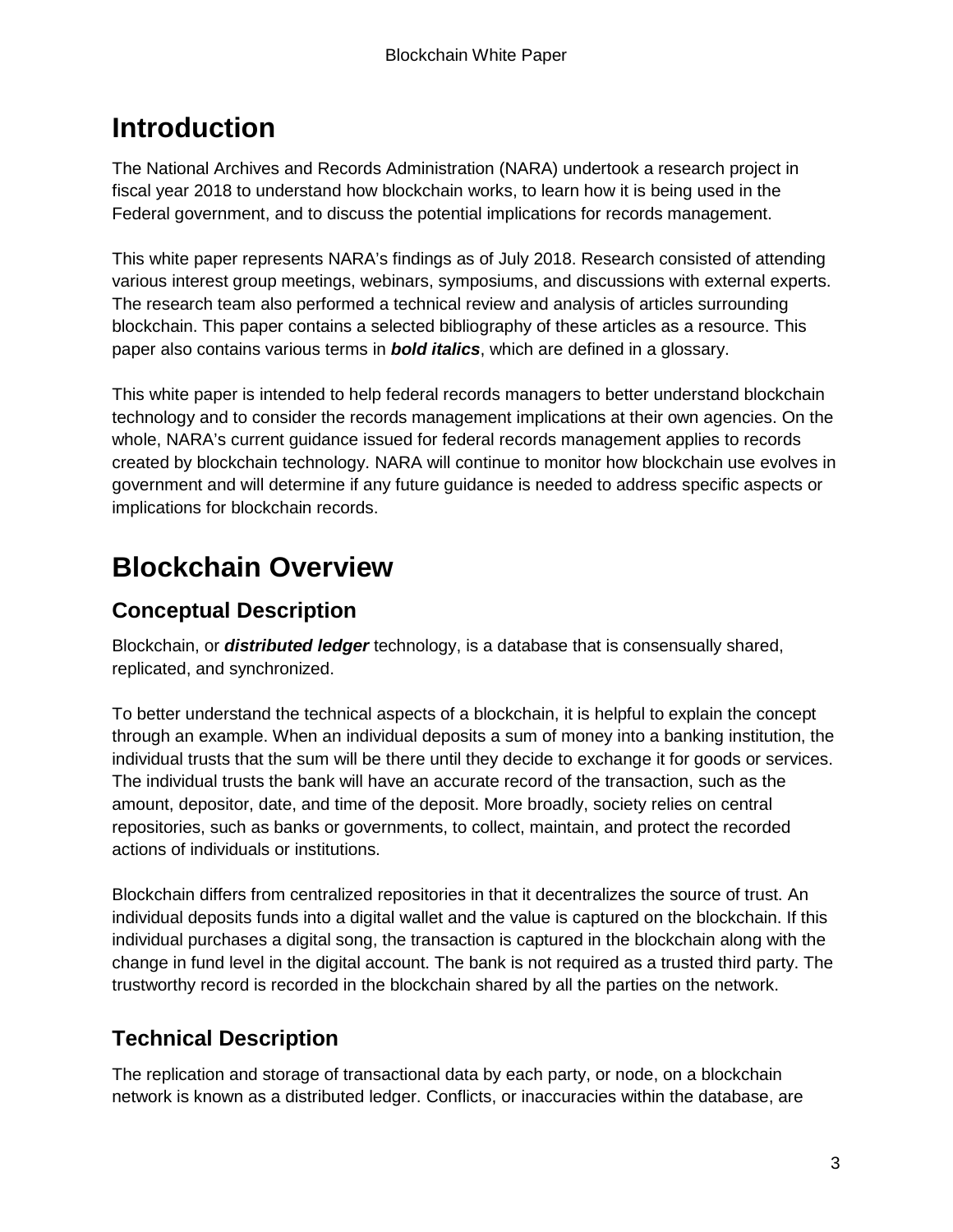automatically resolved with predefined ledger rules. The fundamental characteristics of the distributed ledger include:

- Operation with peer-to-peer networks,
- Decentralized transaction record keeping,
- Consensus or trust-based transactions, and
- Tamper resistance.

Blockchains, while similar to databases, are not used for general data storage, but rather hold information about transactions (see Figure 1). Sometimes the blockchain will contain the transactions themselves or may include the proof a transaction is valid**.** 

#### <span id="page-3-0"></span>**Blockchain Parts**

Blockchains contain three core parts:

- **Block**: A list of recorded transactions over a period of time. Transactions can represent virtually any type of activity from registering a land deed to a single purchase. Any rules relating to the block itself are established when the network is first created. For example, the maximum number of transactions in a block or the size of each block can be limited.
- **Chain**: When the block reaches its maximum size of transactions, it is chained or linked to the preceding block through a *hash* as described in the section below. The hash value of one block is inserted into the next block. This makes a link between the new block and the previous block. Repeating a hash function on an unaltered block of data will always generate the same fixed-length value. If a block of data is altered, the resulting hash output will be different. A user can then see the hashes are different and will know the original block has been altered and may no longer be trustworthy. (See Figure 2)
- **Network**: The network is made up of nodes each containing a complete record of all transactions on a blockchain. No centralized "official" copy exists and no node is "trusted" more than another. The data integrity is maintained by the blockchain being replicated on all of the nodes.

Think of a node as a cluster of servers running a blockchain. Node operators are incentivized to operate a node by receiving rewards for their efforts. For example, with cryptocurrencies, nodes compete to solve crypto-puzzles. The first node completing the puzzle has its solution verified by other nodes. Once the solution is verified, the node completing the puzzle adds the next block to the blockchain and is also rewarded with cryptocurrency for its effort. This process is called mining, with the resources involved called miners. Nodes are found across the globe and are challenging to operate. For example, the infrastructure of one cryptocurrency is supported by approximately 5000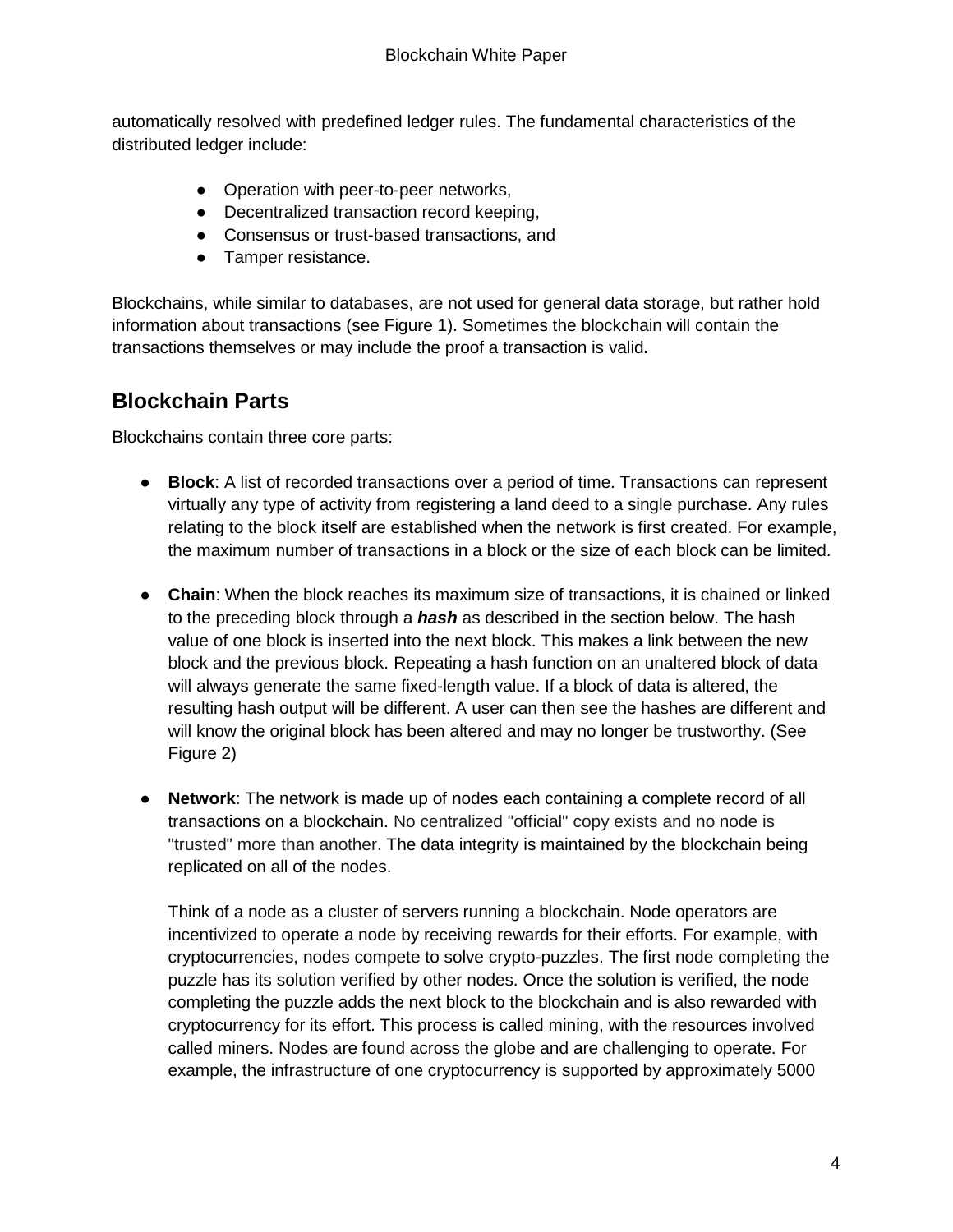nodes. Incentivized miners are required for cryptocurrency platforms, but are not necessarily part of other blockchain uses.

Behind the scenes, each blockchain has its own rules or algorithms governing how nodes validate transactions intended for entry into the blockchain. These rules are called a *consensus mechanism* and are established when the blockchain is created. By embedding a consensus mechanism, blockchains create a way for parties who do not know if they can trust each other to agree an entry should be added to the blockchain. This addresses the so-called *Byzantine Generals Problem*. Each blockchain has its own consensus mechanism depending on the type of transaction it is capturing. Some consensus mechanism are known as ["proof of work"](https://en.wikipedia.org/wiki/Proof-of-work_system), "proof [of space"](https://en.wikipedia.org/wiki/Proof-of-space) or ["proof of stake"](https://en.wikipedia.org/wiki/Proof-of-stake). The mechanisms facilitate authenticity, or the immutability of transaction records.

**With blockchain technology**, each page in a ledger of transactions forms a block. That block has an impact on the next block or page through cryptographic hashing. In other words, when a block is completed, it creates a unique secure code, which ties into the next page or block, creating a chain of blocks, or blockchain.



SIMPLIFIED BITCOIN BLOCK CHAIN

Figure 1. Pursel, Bart. (2018, January 28). [Blockchain is Here to Stay.](http://sites.psu.edu/ist110pursel/2018/01/28/blockchain-is-here-to-stay/) Retrieved from http://sites.psu.edu/ist110pursel/2018/01/28/blockchain-is-here-to-stay/

#### <span id="page-4-0"></span>**What is a Hash**

A *hash* is an algorithm that takes a variable string of data and generates a fixed length value. The data about the transactions must be small so the validity of the transaction can be quickly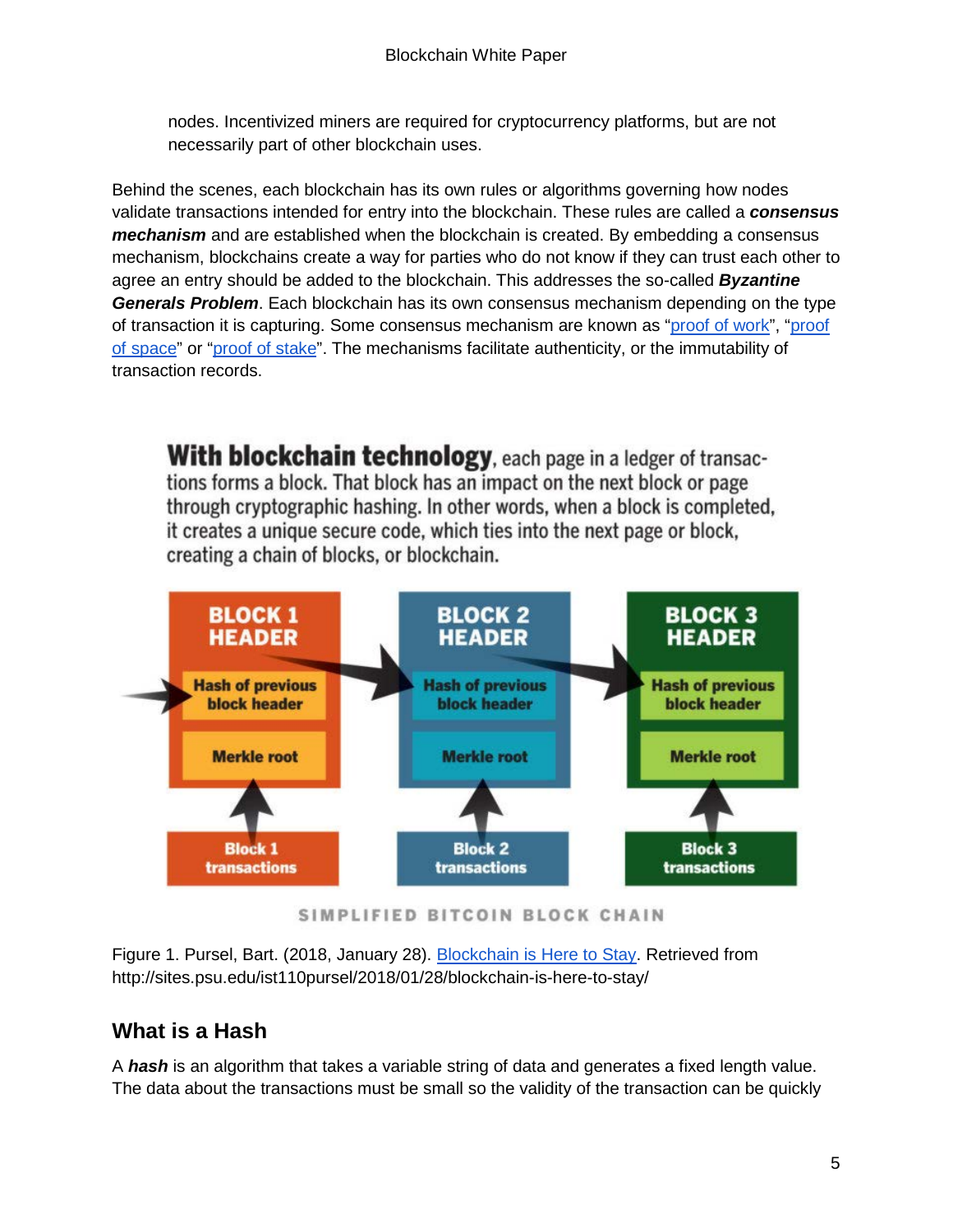calculated and distributed to other nodes. Large amounts of data are often stored "*off chain*" with pointers or hashes of the data stored within the blockchain. Traditionally, ledgers were used to record transactions of property or goods: only the transaction was captured in the ledger with the real property being handled separately.

For example, a Secure Hash Algorithm generating a 256-bit signature (*SHA-256*) generates different hash values for slight variations in the spelling of the words "National Archives".

| <b>Variable Text</b><br><b>String Entry Value</b> | Hash Value                                                           |
|---------------------------------------------------|----------------------------------------------------------------------|
| <b>National Archives</b>                          | 6429799b9af2d91cbf915cb0290f3a50281193a977b3457d63e4541cc5788c5<br>b |
| <b>National Archives</b><br>(an extra space)      | d926fe7e72d09b249701dbcde2dad0ccb9b4bb653e053e461a67bbb951dcae<br>0b |
| National Archives                                 | 5f2d570fc940d5f8de89310db43f789fdd99f51e89c021e1a50acb7a6fe2cf83     |

Figure 2. [Xorbin](https://www.xorbin.com/tools/sha256-hash-calculator) (2018). Retrieved from https://www.xorbin.com/tools/sha256-hash-calculator

Oftentimes, to save space, multiple hash values can be brought together and hashed again, creating a single hash value or Merkle root that represents multiple hashes. This technology is called a *Merkle tree*.

NARA began hashing electronic records when the Electronic Records Archives (ERA) was deployed in 2008. NARA has been using the SHA-256 algorithm to prove file *fixity* when electronic records are ingested into ERA. The files are automatically hashed and this hash can be used to verify the authenticity of a file. The hash is stored in log files and the processing archivist has access to this information, usually through reports. In the future, it might be feasible to store this information in a blockchain.

#### <span id="page-5-0"></span>**Blockchain Types**

There are three types of blockchains:

**Public**: Large distributed blockchains are available for anyone to participate in and are generally open-sourced with the code maintained by a broad community. For example, Bitcoin, one of the most commonly known blockchain networks, is a public blockchain.

*Permissioned*: Large distributed blockchain network with established roles that individuals can fill when using the blockchain. For example, a group of banks may share sensitive cash reserve information with each other through the blockchain.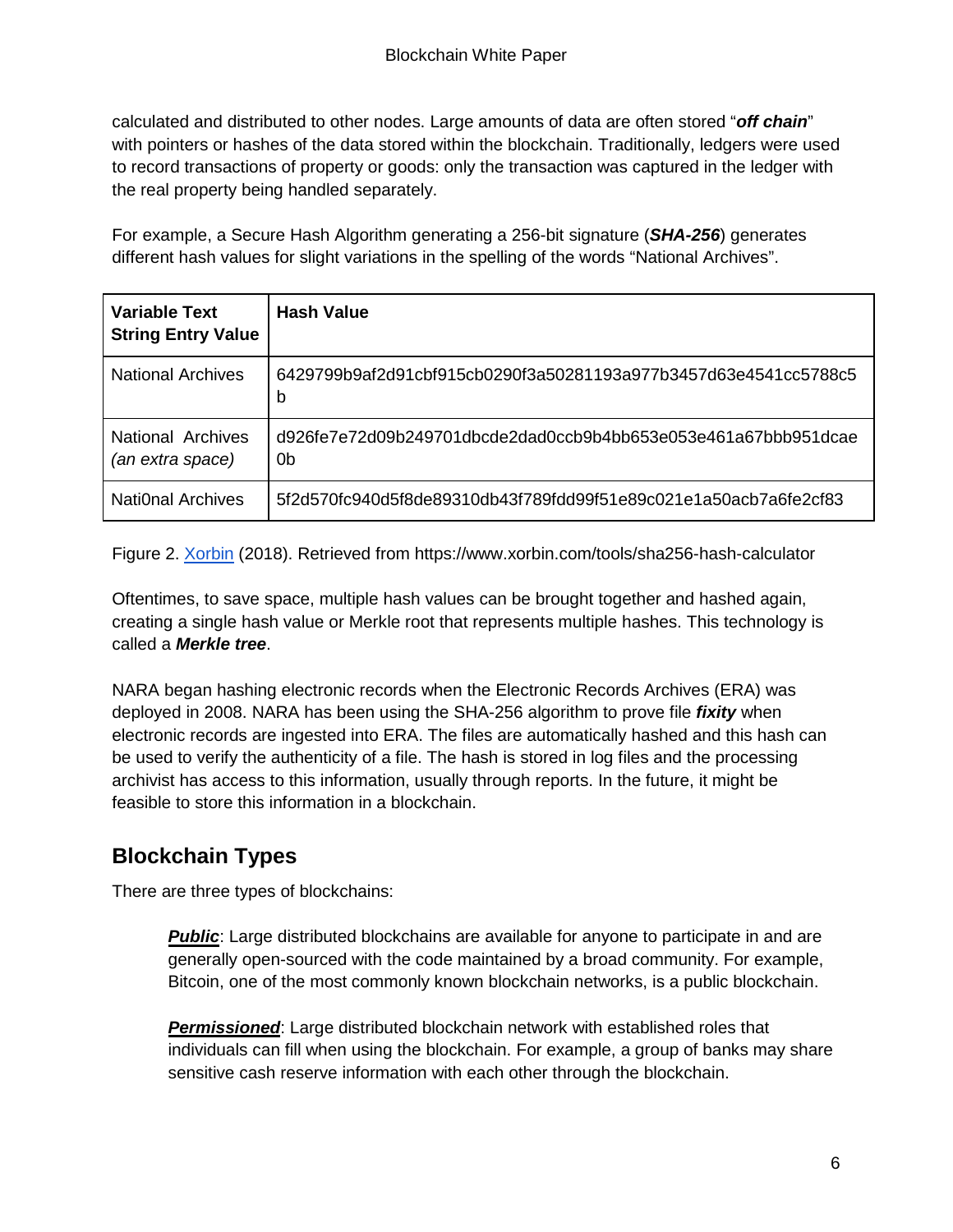**Private**: Oftentimes a smaller blockchain is tightly controlled and is established between trusted entities that wish to share sensitive information. For example, an organization could use an internal blockchain to certify documents for its own use.

Blockchain network participants utilize public and private keys to digitally sign and make secure transactions within the system.

**Public Key Infrastructure (PKI)** mathematically pairs two long numbers or keys together that are not identical. This is called asymmetric cryptography. Both keys can be used to encrypt and decrypt messages. One key can be shared publicly, known as the public key and one is held privately known as the private key. For example, anyone using the public key can send and encrypt a message, but only the individual with the private key can decrypt and read the message. Within the blockchain context, a user can sign a transaction with their private key and anyone can verify the signer by using the corresponding public key. NARA has issued [guidance](https://www.archives.gov/records-mgmt/bulletins/2015/2015-03.html)  [on PKI.](https://www.archives.gov/records-mgmt/bulletins/2015/2015-03.html)

#### <span id="page-6-0"></span>**Blockchain Platforms**

Blockchain is made up of a collection of underlying technologies that can be bound together in multiple ways. This allows blockchains to be configured in multiple ways to serve different purposes. Our review of various blockchain platforms identified four different approaches represented by the options outlined below.

- 1. **Bitcoin**: Bitcoin is a *cryptocurrency* with a related open-source platform. Bitcoin's blockchain is primarily designed to support the exchange of cryptocurrency without an intermediary third party. Bitcoin assumes no trust between parties and requires numerous decentralized nodes to ensure the blockchain has not been corrupted by malicious actors.
- 2. **Ripple**: Much like Bitcoin, Ripple is based on an open-source protocol that uses blockchain to exchange value. Ripple has an established user-base of regional and global banks that need to transact international payments in real-time. Ripple also allows the trade of goods, property, and items of value.
- 3. **Ethereum**: Whereas the two platforms above are primarily focused on their own currency trade, Ethereum launched in July 2015 with the goal of providing a fully functioning programming language to allow users to build full applications with an integrated blockchain. Ethereum is a crowd-funded and open-source programming language. Users of Ethereum can program executable *smart contracts* and *decentralized applications* using the blockchain.
- 4. **Hyperledger**: The Hyperledger project focuses on developing an open source and collaborative approach to distributed ledgers. By developing standards and an overall framework for blockchains, Hyperledger has gained support from organizations including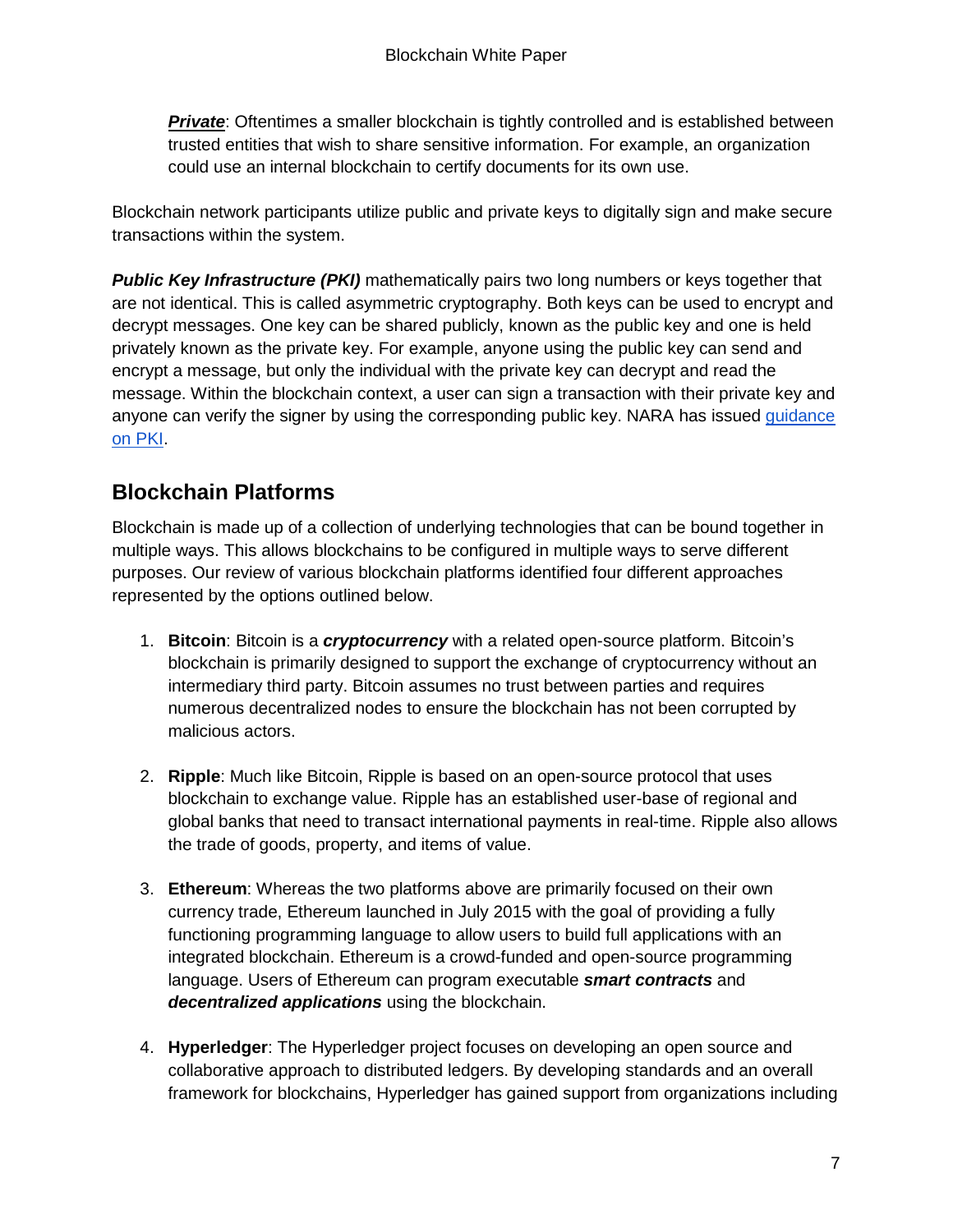Cisco, American Express, and IBM. Some library and information science schools are incorporating Hyperledger into their curriculum. Hyperledger has stated they will never build a cryptocurrency.

#### <span id="page-7-0"></span>**Blockchain Smart Contracts**

A smart contract is a contract that has been translated into the software language of the blockchain, stored on the blockchain, and can be autonomously executed by a triggering event. Put differently, a smart contract is a series of if/then statements programmed and saved on the blockchain. Once the requirements of the smart contract are met, the contract will automatically be executed and the resulting action will be stored and shared across the blockchain. For example, a songwriter can sell a digital song at a certain price in an online music app. This agreement could be programmed into Ethereum as a smart contract. The smart contract will automatically distribute payment to the songwriter when a fan buys the digital song and capture the transaction in the blockchain.

During the development of blockchain platforms, system developers have the ability to program smart contracts that will render transactional data, or records, *cryptographically inaccessible*. This means the records are not deleted from blockchain, but are cryptographically redacted to block the data from general view. It is not clear yet if cryptographically inaccessible data means will be permanently inaccessible and therefore could be considered "removed" from a complete record.

From a records management perspective, features like cryptographically inaccessible data indicates that records retention and disposition was not included as part the original intention of blockchain developers. The use of these smart contracts could potentially address record access, retention, disposition, and litigation hold requirements, depending how the blockchain rules, roles, and features are developed.

### <span id="page-7-1"></span>**Blockchain in the Federal Government**

Within the Federal government, GSA is leading a forum exploring the long-term viability of blockchain. The community started a [U.S. Emerging Citizen Technology](https://emerging.digital.gov/) website consisting of proposed use cases and program initiatives occurring across Federal government and state agencies. The atlas promotes openness by providing a platform for Federal agencies to share information and concepts before and during actual program development to avoid duplication of effort and unnecessary spending.

GSA shares details on current agency initiatives on the [GSA Blockchain Programs in Action](https://emerging.digital.gov/blockchain-programs/) webpage. GSA advised agencies to stay focused on their business needs and assess whether the new technology is the best solution for their problem. As with any procurement, agencies should thoroughly identify their program and system requirements before evaluating blockchain applications. The webpage lists some blockchain use cases agencies submitted for exploration such as personnel workforce data, IT asset management, and supply chain management.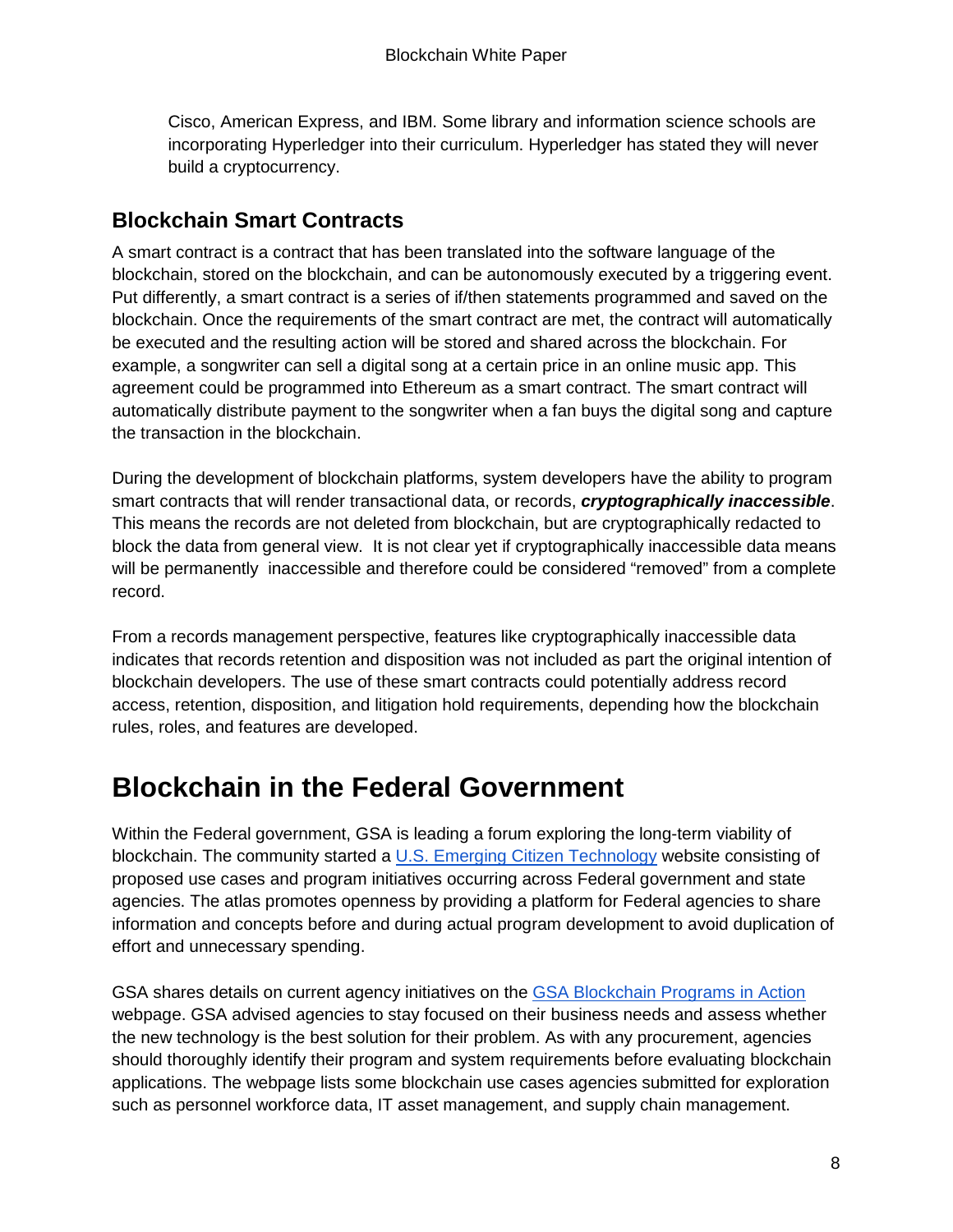Congressman David Schweikert (R-AZ), is the co-chair for the [Congressional Blockchain](https://www.congressionalblockchaincaucus.com/)  [Caucus.](https://www.congressionalblockchaincaucus.com/) As a keynote speaker at a U.S. Federal Blockchain Forum in July 2017, he spoke about the use of distributed ledgers and the existing use of blockchain smart contracts for financial transactions. Continued congressional focus on blockchain will help ensure agencies are supported in their efforts to implement blockchain technologies.

State governments, such as Delaware, Illinois, and Vermont, have been exploring and adopting initiatives for state services. These services may include deed registrations, licensing, and general financial transactions. Vermont, through a pilot with [Propy,](https://propy.com/) a decentralized title registry, registered on a blockchain the first real estate deed transaction in the United States in February 2018.

Although the Federal government has only a handful of pilots in place, private industry is forging ahead with implementations in the areas of financial transactions, supply chain management, and health records. The technology is being extended to land records, digital identity, and asset management. The general public, as well as Federal, state, and local governments, are studying and piloting blockchain-based applications to determine viability and practicality.

### <span id="page-8-0"></span>**Records Management Implications and Analysis**

#### <span id="page-8-1"></span>**Records on a Blockchain**

The definition of a Federal record is:

[A]ll recorded information, regardless of form or characteristics, made or received by a Federal agency under Federal law or in connection with the transaction of public business and preserved or appropriate for preservation by that agency or its legitimate successor as evidence of the organization, functions, policies, decisions, procedures, operations, or other activities of the United States Government or because of the informational value of data in them (44 U.S. Code § 3301).

The term "recorded information" includes all traditional forms of records, regardless of physical form or characteristics, including information created, manipulated, communicated, or stored in digital or electronic form.

The hash, block header, and transactional data could be Federal records, particularly if they are made in connection with the transaction of government public business and are appropriate for preservation. The records within the blocks may consist of a variety of record types accumulated from multiple transactions. Blockchain's inherent capability drives decentralized record keeping of transactional data, meaning records will be stored on the blockchain network, or platform, and shared among all subscribing nodes.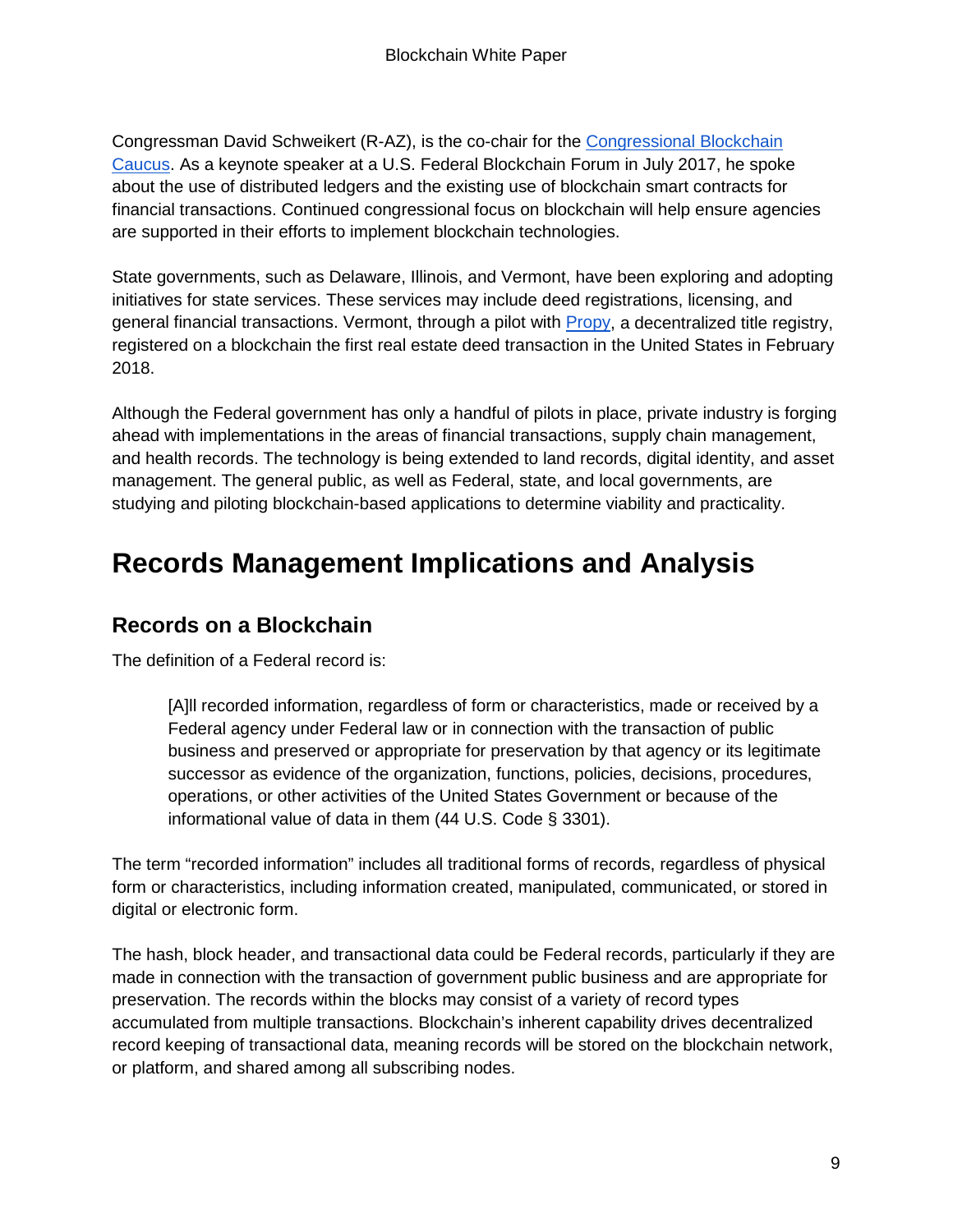#### <span id="page-9-0"></span>**Authenticity and Integrity Opportunities**

One of the fundamental issues for records management has been ensuring the authenticity and integrity of records. Blockchain presents records managers a new way to ensure electronic systems offer integrity. Three examples of blockchain use might include:

- Digital signatures, a common form of transactional data, can be stored on a blockchain. Currently when we digitally sign an electronic textual document, such as a PDF, the signature is stored in the document itself. Signatures must be applied sequentially, and if the certificate expires, the validity of the document can be questioned. Storing signatures, along with a hash of the document, removes the requirement for sequential signing and certificates. This could be particularly useful for long-term records, such as land deeds and wills.
- A blockchain can be used to determine authenticity of a physical object or real property. In the art world, a buyer would want to ensure the painting being purchased is authentic. Since the certificate of authenticity is retained in the blockchain, it would be difficult to counterfeit, and conversely the certificate for a counterfeit painting would not validate against the authentic one.
- Similarly, a blockchain could be used to provide authenticity for a record. When an organization provides a record to users, it can usually provide provenance and certification that it is a true and accurate copy. If there is any question afterwards, it would have to be compared to the original. If the certificate of authenticity is retained in a blockchain, the record could be re-hashed to determine if any changes or alterations have been made. Photographs can be altered, cropped, or otherwise modified by a researcher and if the hash fails upon comparison, then they would be able to prove the image has been changed.

### <span id="page-9-1"></span>**Records Scheduling**

As blockchain technology is used to create federal records, it could impact how NARA approaches scheduling. At this time, the use is not wide-spread and appraisal and scheduling would follow traditional models evaluating the content and context of the subject of the records to determine the value of the records and the retention periods for the records.

What may change is the disposition instructions for transfer of any permanent blockchain records or deletion of any temporary records. For example, would the disposition instruction require NARA to be made a node or part of the blockchain in order to have access to the records for eventual transfer? Would the entire blockchain have to be transferred by the federal agency on the blockchain to NARA? Is it possible to transfer parts of blockchain?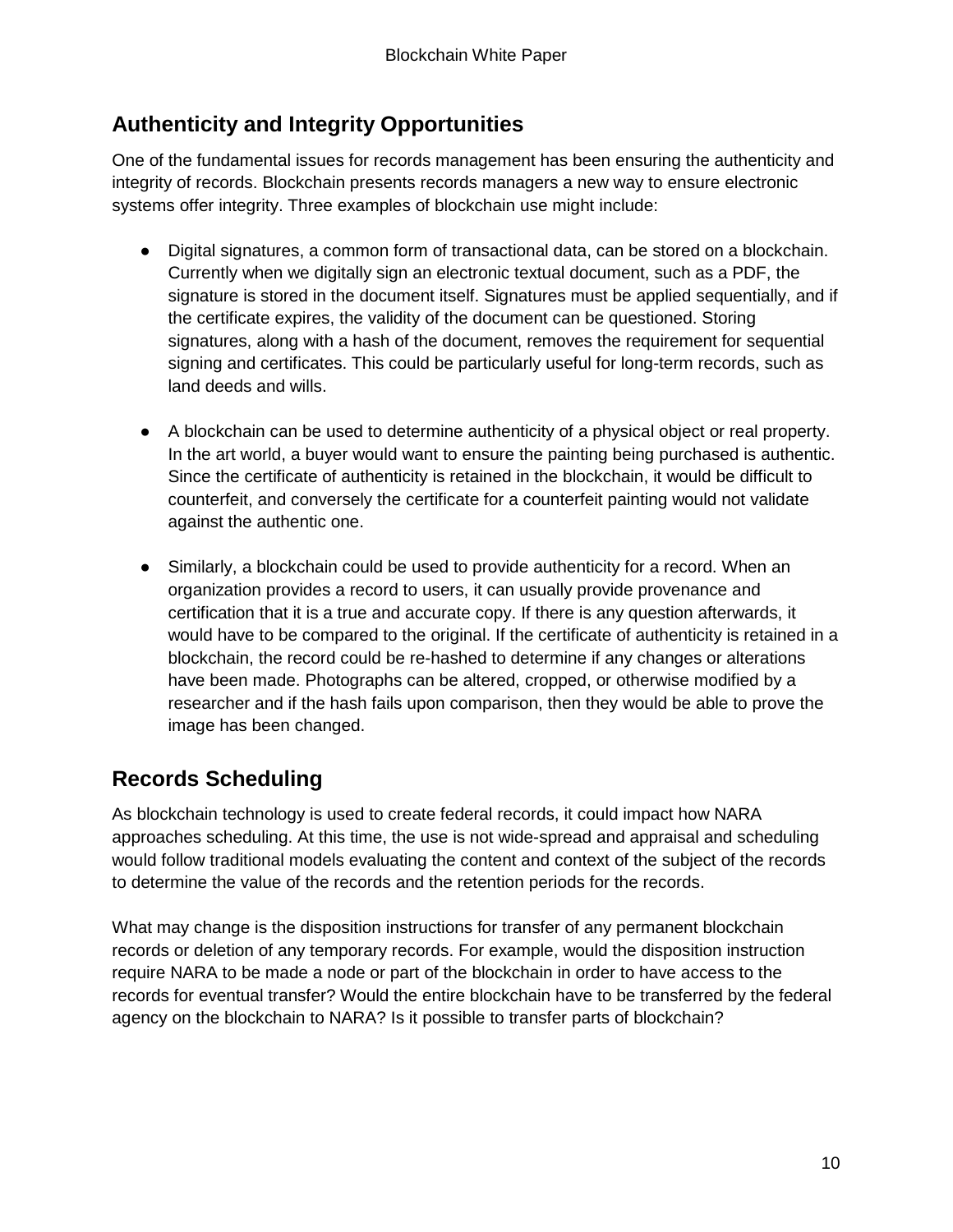#### <span id="page-10-0"></span>**Transferring Records**

Transferring blockchain records to the National Archives is a completely theoretical discussion, at this point. No blockchain records have been scheduled as permanent records, yet. Some of the questions to consider are:

- Are there special resources needed to archivally store blockchain records, such as node/network administration skills?
- Since the records within the blocks may consist of a variety of record types accumulated from multiple transactions, would NARA be able to access the formats contained in the blocks?
- How would NARA manage, preserve, or provide access to blockchains containing cryptographically inaccessible parts? The blocks could not be removed because that would invalidate the blockchain, but they could not be accessed because of how the blockchain rules were established.
- If multiple agencies are on the blockchain network, each with their own node, would a single creating agency or owner need to be responsible for transferring the records or transactional data? The blockchain is literally exactly identical for every organization.
- What if NARA become a node itself? In that scenario, the physical "transfer" of the blockchain records becomes irrelevant. Would the legal transfer of the blockchain records happen when NARA is included on the blockchain?

#### <span id="page-10-1"></span>**Decentralization Challenge**

Current records management models rely on a centralized collection of electronic records captured and maintained within the structures and systems of an organization. For example, some agencies use content management systems to locate, tag, and govern collections of photos. Some agencies use Microsoft Office 365 to manage-in-place electronic records created with desktop applications. Blockchain shifts the responsibility and trust for maintaining electronic records from the structures and systems of the organization to a distributed network. This represents a change in the role of centralized records management systems and tools; a shift to the blockchain itself performing the validity and trust that records management systems performed.

More broadly, this shift from a centralized model of trust to a network-based model is becoming more common across various technology sectors. Whether it be technology (the Internet) or the way we communicate (e.g. Facebook, Instagram, or Twitter), networks are becoming a primary organizing principle. This shift is reflected in archival description projects, such as Social [Networks and Archival Context \(SNAC\),](http://snaccooperative.org/) which seeks to place historical figures in the broader context of their relationships with other people and uses a networked approach to show how multiple archival repositories have related collections telling their stories in multiple ways.

This shift may impact how records are organized and arranged and maintained over time, which in turn will impact how records managers collect records, apply intellectual and access controls, and execute disposition rules.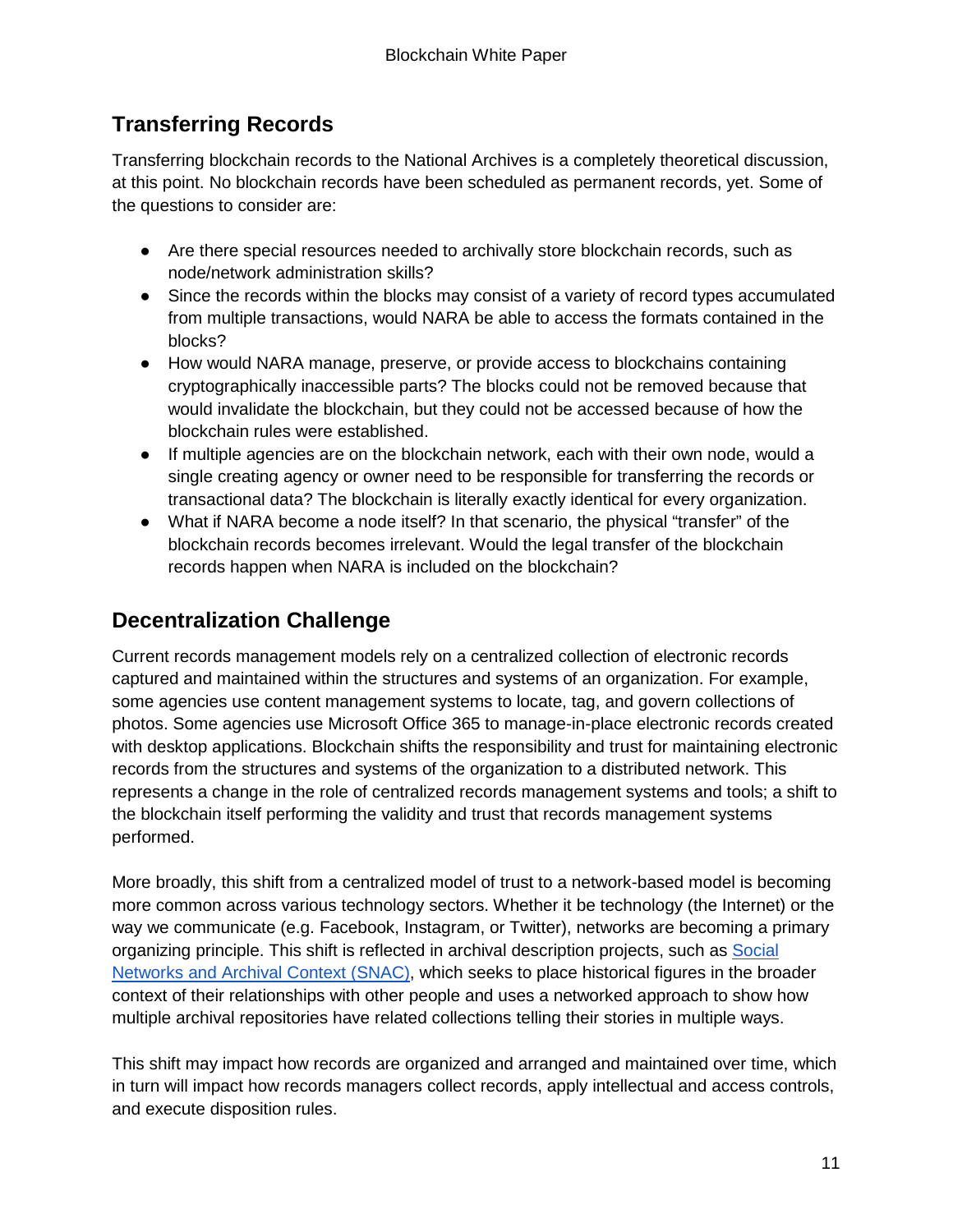#### <span id="page-11-0"></span>**Archival Science and Disciplinary Integration**

It's fairly common for archival professionals, especially those working with electronic records, to have computer or IT skills. While most library and information schools include database management, coding, and digital curation, Dr. Victoria Lemieux, associate professor at the University of British Columbia, sees a trans-discipline approach to future record keeping, involving computer scientists and software engineers as well as archivists. She is teaching her students how to create blockchains using Hyperledger. Dr. Lemieux is active in the blockchain community and has been exploring using blockchain for property transactions, especially in areas where there has been a lack of trusted record keeping. Dr. Lemieux compared using blockchain to medieval record keeping systems where objects were used to document transactions.

### <span id="page-11-1"></span>**Blockchain and Archival Veracity**

Video, audio, and photo manipulation present a unique challenge to the National Archives and its mission to collect, maintain, and provide access to the authentic records of the Federal government. For example, there are video editing applications for facial manipulation of YouTube videos, as well as highly accurate voice editing software, which allows users to more easily create "fake videos" without detection.

In order to solve the challenge of archival veracity, NARA recently used hashes. Specifically when NARA released additional [JFK assassination material,](https://www.archives.gov/research/jfk/jfkbulkdownload) each of the bulk download items included a hash in the metadata so external entities could validate the digital material had not been altered. Blockchain technology could be part of future archival veracity solutions.

#### <span id="page-11-2"></span>**Blockchain and Success Criteria**

NARA provided high-level records management guidance to agencies on how to manage electronic records with two documents: the [Criteria for Successfully Managing Email Records,](https://www.archives.gov/records-mgmt/email-management/2016-email-mgmt-success-criteria.pdf) and more recently [Criteria for Successfully Managing Permanent Electronic Records.](https://www.archives.gov/files/records-mgmt/policy/2019-perm-electronic-records-success-criteria.pdf) In addition, NARA issued the [Universal Electronic Records Management \(ERM\) Requirements,](https://www.archives.gov/records-mgmt/policy/universalermrequirements) containing requirements derived from existing statutes, regulations, standards, and other guidance products to describe the overall management of electronic records.

As agencies adopt blockchain technologies, they will need to address the principles in these guidance products by:

- 1. developing policies to address the records management implications of blockchain,
- 2. implementing systems that can execute those policies,
- 3. ensuring blockchain records/transactional data can be accessed over time, and
- 4. executing the disposition of blockchain records/transactional data by deleting them or transferring them to the National Archives.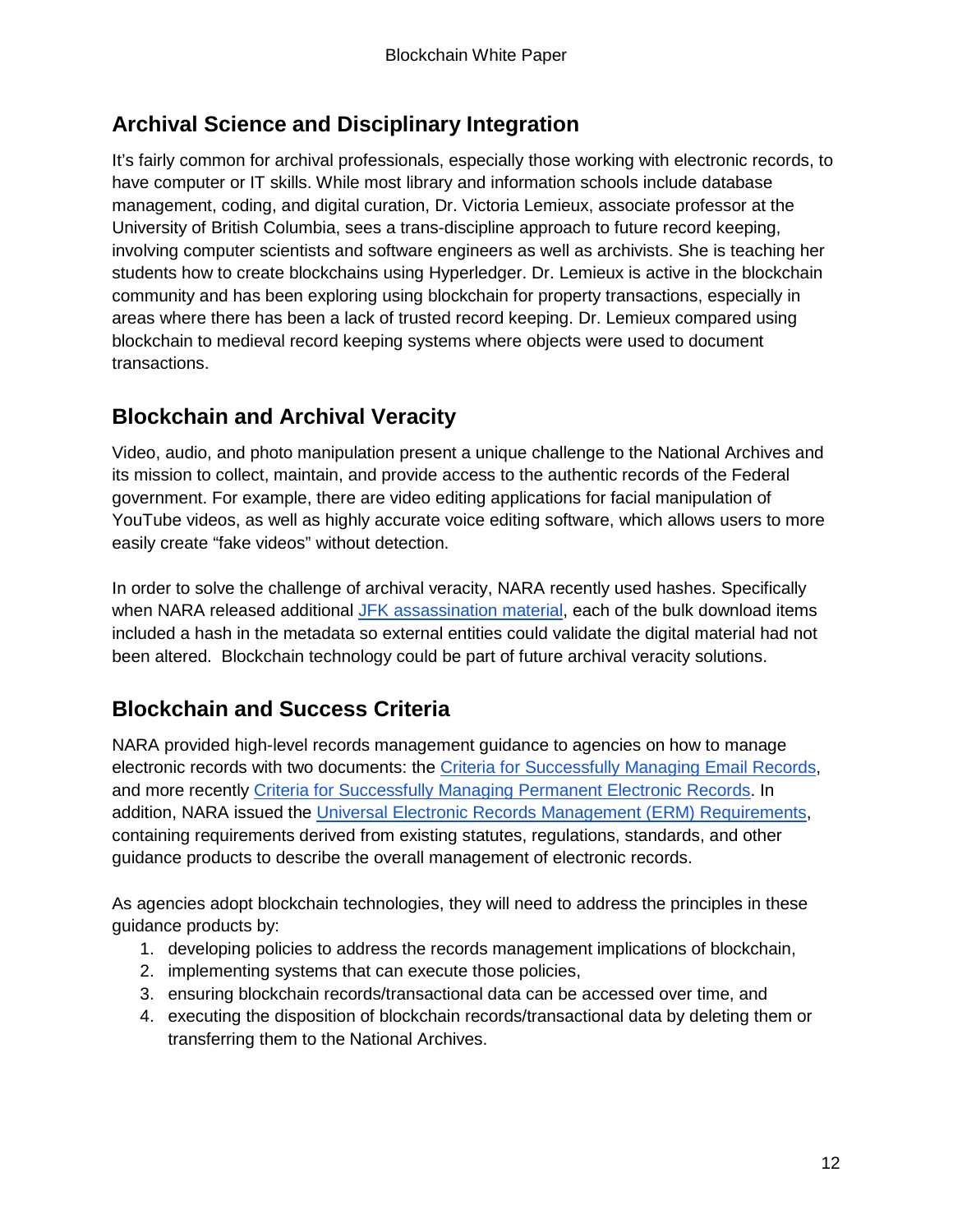# <span id="page-12-0"></span>**Conclusion**

This document described what blockchain technology is, how the Federal government is exploring blockchain use, and some of the records management implications. This document is a snapshot in time, based on research conducted in 2018. It is important to note blockchain technology is evolving and being used in new and interesting ways. Blockchain may eventually change basic government functions, such as information certification, financial transactions, and citizen identification. Changes in these areas have the potential to fundamentally impact the government's role as a trusted information repository or records holder. NARA, agencies, and federal records managers will need to monitor how blockchain technology matures and is implemented over time to ensure that records management issues are identified and addressed.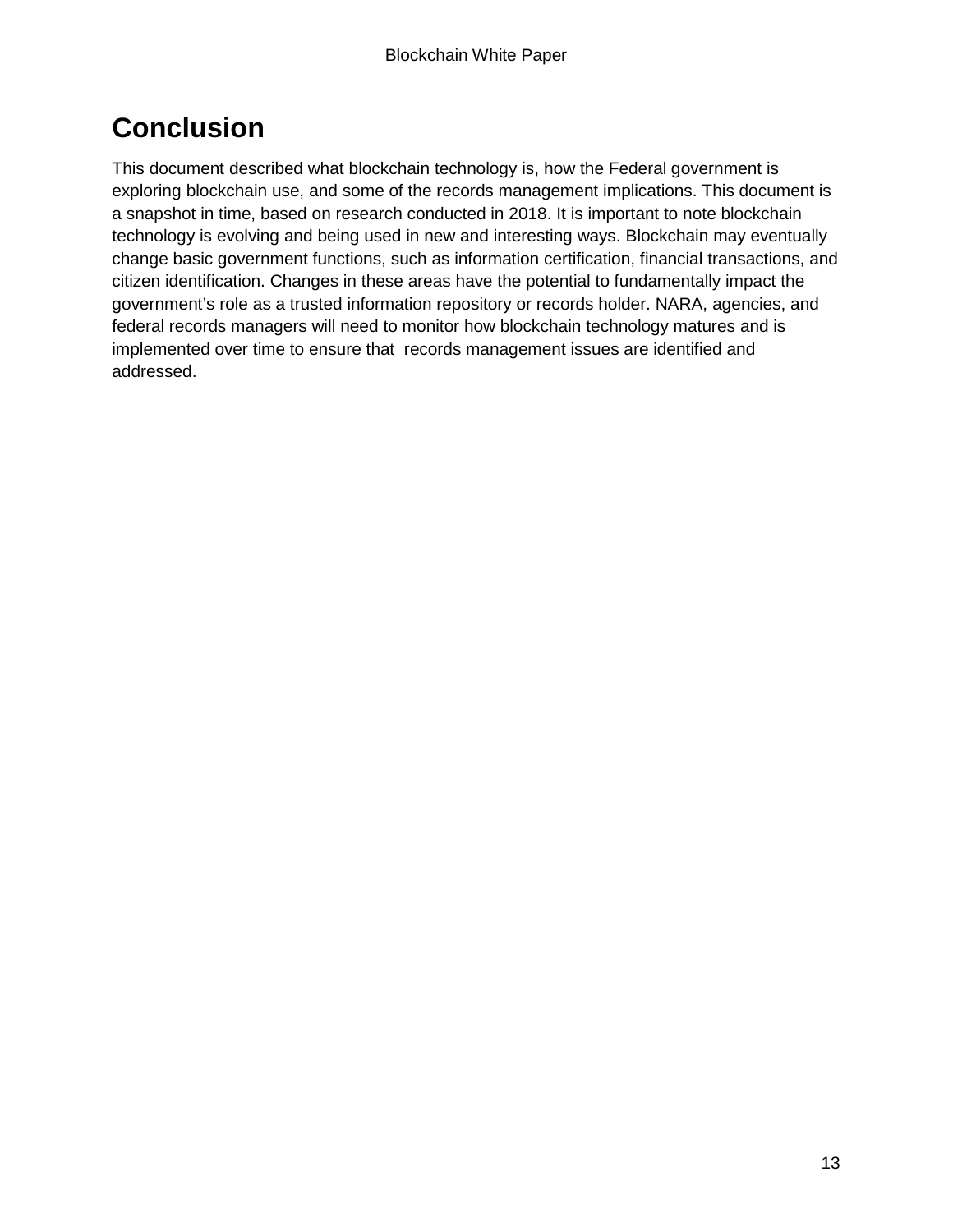# <span id="page-13-0"></span>**Glossary**

| <b>Term</b>                          | <b>Definition</b>                                                                                                                                                                                                                                                                                                                                                                                                                                                                                                                                                                                                                                                                                                                                                                                                                                                                                                                       |
|--------------------------------------|-----------------------------------------------------------------------------------------------------------------------------------------------------------------------------------------------------------------------------------------------------------------------------------------------------------------------------------------------------------------------------------------------------------------------------------------------------------------------------------------------------------------------------------------------------------------------------------------------------------------------------------------------------------------------------------------------------------------------------------------------------------------------------------------------------------------------------------------------------------------------------------------------------------------------------------------|
| <b>Byzantine Generals</b><br>Problem | At a conceptual level, blockchain attempts to address the<br>challenge posed by a paper published in 1975 that outlines what<br>has become known as the Byzantine Generals Problem. Two<br>generals commanding their own armies are attacking a common<br>enemy. Neither army is powerful enough to defeat the enemy on<br>its own, so the generals must send messengers to each other<br>confirming the time of attack. General 1 sends a messenger with<br>the specified time of attack to General 2. If the messenger is not<br>captured and arrives, how does General 2 know that the<br>messenger has not been compromised by the enemy? Even if the<br>messenger has not been captured or compromised, how does<br>General 1 know that the messenger returning with the confirmed<br>time of attack has not been compromised? The Generals can<br>never be sure that the information they are receiving is accurate<br>and valid. |
| Consensus mechanism                  | The newest blockchain must be consistent and accepted by the<br>majority of computers online. The method by which the new<br>blockchain is accepted is defined by the algorithm used.                                                                                                                                                                                                                                                                                                                                                                                                                                                                                                                                                                                                                                                                                                                                                   |
| Cryptocurrency                       | A digital currency that encryption techniques use to regulate the<br>generation of units of currency and verify the transfer of funds,<br>operating independently of a central bank.                                                                                                                                                                                                                                                                                                                                                                                                                                                                                                                                                                                                                                                                                                                                                    |
| Cryptographically<br>inaccessible    | Platforms have controls that can make hash metadata unavailable<br>to members. Akin to redaction, individual metadata pieces or<br>entire transactions can be shielded from view. In a blockchain,<br>transactions cannot be removed without breaking the chain, so<br>making items cryptographically inaccessible retains the chain<br>while making data unreadable.                                                                                                                                                                                                                                                                                                                                                                                                                                                                                                                                                                   |
| Decentralized<br>applications        | Google Play and the Apple Store centrally vet the apps that are<br>offered through their stores. A decentralized application is an app<br>that can be made available on a blockchain platform without a<br>centralized vetting point.                                                                                                                                                                                                                                                                                                                                                                                                                                                                                                                                                                                                                                                                                                   |
| Digital ID                           | Information on an entity used by computer systems to represent<br>an external agent. That agent may be a person, organization,<br>application, or device.                                                                                                                                                                                                                                                                                                                                                                                                                                                                                                                                                                                                                                                                                                                                                                               |
| Distributed ledger                   | A replicated database shared across many nodes.                                                                                                                                                                                                                                                                                                                                                                                                                                                                                                                                                                                                                                                                                                                                                                                                                                                                                         |
| <b>Fixity</b>                        | File fixity ensures that property of a digital file is fixed, or<br>unchanged. Fixity checking is the process of verifying that a digital                                                                                                                                                                                                                                                                                                                                                                                                                                                                                                                                                                                                                                                                                                                                                                                               |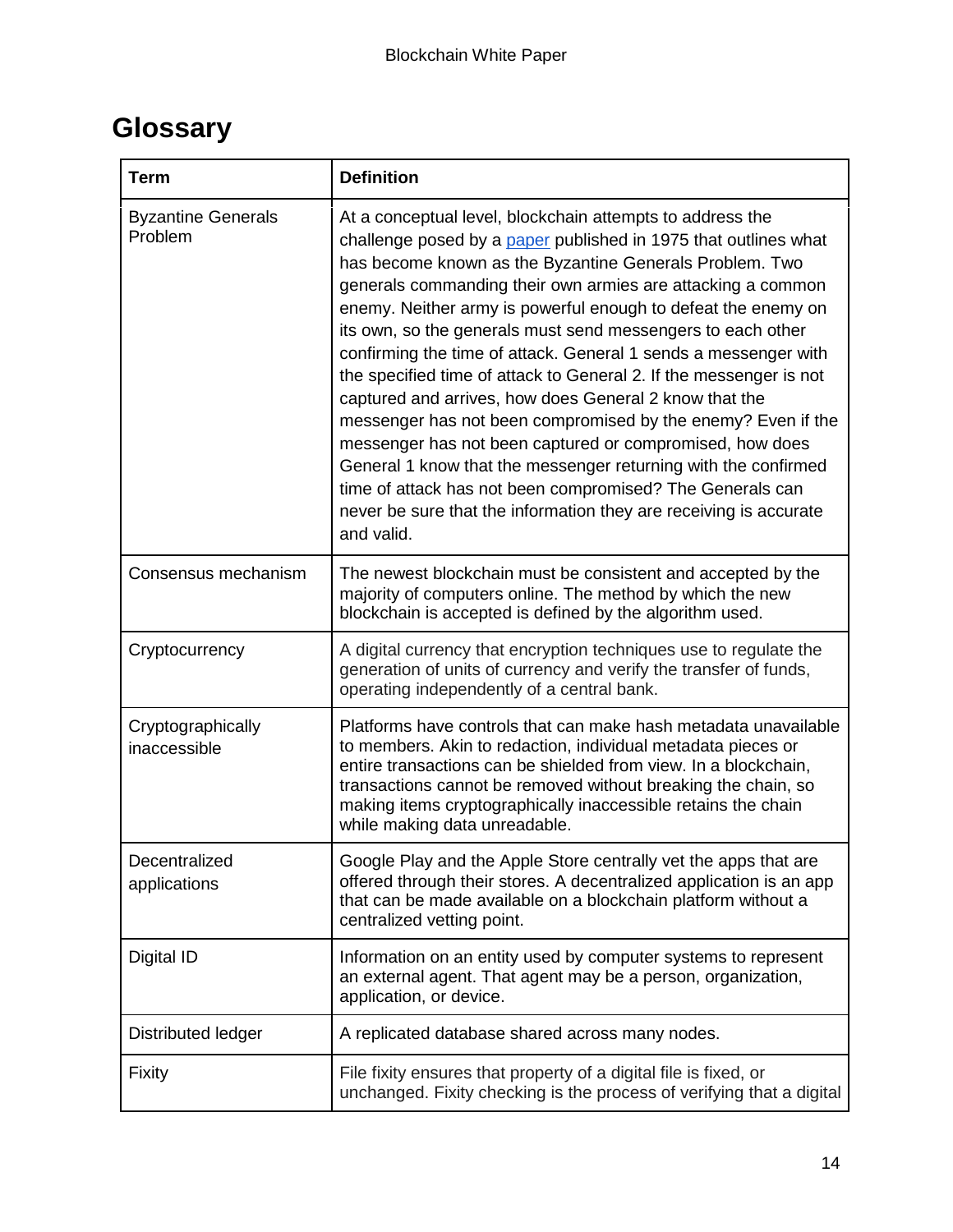| <b>Term</b>                          | <b>Definition</b>                                                                                                                                                                                                                                                                                                      |
|--------------------------------------|------------------------------------------------------------------------------------------------------------------------------------------------------------------------------------------------------------------------------------------------------------------------------------------------------------------------|
|                                      | object has not been altered or corrupted.                                                                                                                                                                                                                                                                              |
| Hash                                 | A function that takes an input string, which can be of any length,<br>and generates an output of fixed length. The output, or hash, is<br>used to authenticate information. The values returned by a hash<br>function are called hash values, hash codes, digests, or simply<br>hashes.                                |
| Merkle tree                          | In cryptography, a Merkle tree is a tree in which every leaf node is<br>labelled with the hash of a data block and every non-leaf node is<br>labelled with the cryptographic hash of the labels of its child<br>nodes. Hash trees allow efficient and secure verification of the<br>contents of large data structures. |
| Mining                               | The process by which nodes compete to add transaction records<br>or blocks to the blockchain.                                                                                                                                                                                                                          |
| Off-Chain                            | Objects or data referenced via links or pointers, but stored<br>separately from the blockchain.                                                                                                                                                                                                                        |
| Peer-to-peer                         | A distributed network in which nodes are interconnected and<br>share data directly with each other without a centralized service.                                                                                                                                                                                      |
| Permissionless/Public<br>Ledger      | Anyone can insert transactions into a block to be included in the<br>blockchain.                                                                                                                                                                                                                                       |
| Permissioned/Private<br>Ledger       | Restricted to a limited set of authorized nodes and only an<br>authorized user can access, generate transactions, and update<br>the ledger.                                                                                                                                                                            |
| Public/Private Key<br>Infrastructure | Keys that are mathematically related to each other. The public key<br>can be used to verify a signature generated using a private key.                                                                                                                                                                                 |
| <b>SHA-256</b>                       | Secure Hash Algorithm (SHA) used to generate a 256-bit hash.                                                                                                                                                                                                                                                           |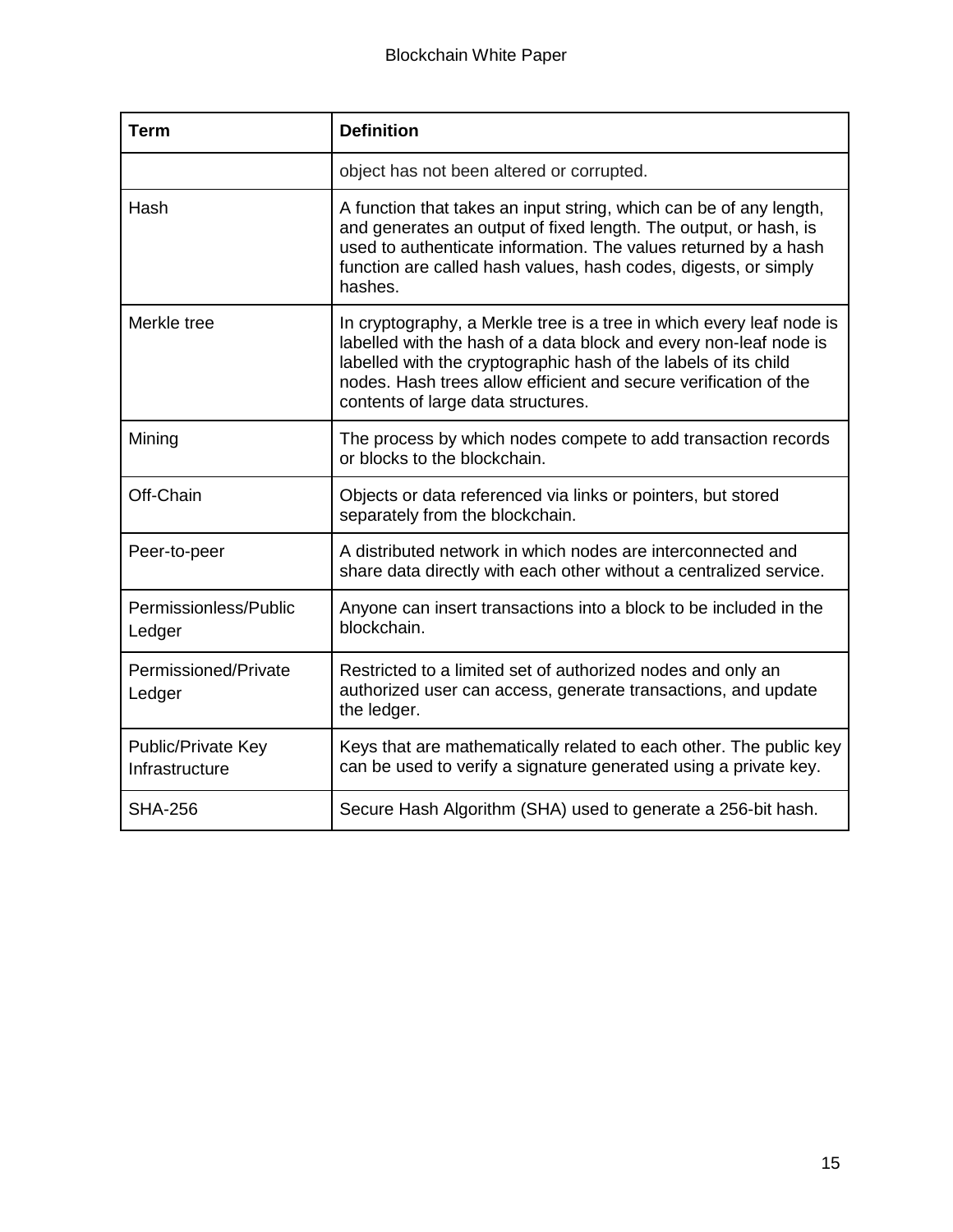# <span id="page-15-0"></span>**Selected Bibliography**

What is Blockchain?

- Gupta, Vinay. ["A Brief History of Blockchain.](https://hbr.org/2017/02/a-brief-history-of-blockchain)" Harvard Business Review, February 28 2017. URL: https://hbr.org/2017/02/a-brief-history-of-blockchain
- Lewis, Antony. ["Gentle Introduction to Blockchain.](https://bitsonblocks.net/2015/09/09/a-gentle-introduction-to-blockchain-technology/)" Bits on Blocks: Thoughts on Blockchain Technology, September 9, 2015. URL: https://bitsonblocks.net/2015/09/09/gentle-introduction-blockchain-technology/
- Szabo, Nick. [Devcon 1: History of the Blockchain.](https://www.youtube.com/watch?v=7Y3fWXA6d5k) Filmed November 13, 2015. YouTube video, Duration 18:24. Posted November 25, 2015. URL: <https://www.youtube.com/watch?v=7Y3fWXA6d5k>
- Wikipedia. The Free Encyclopedia, s.v. ["Blockchain.](https://en.wikipedia.org/wiki/Blockchain)" URL: https://en.wikipedia.org/wiki/Blockchain

Blockchain Impact

- Gupta, Vinay. ["The Promise of Blockchain is a World Without Middlemen.](https://hbr.org/2017/03/the-promise-of-blockchain-is-a-world-without-middlemen)" Harvard Business Review, March 6, 2017. URL: https://hbr.org/2017/03/the-promise-ofblockchain-is-a-world-without-middlemen
- Nakamoto, Satoshi. ["Bitcoin: A Peer-to-Peer Electronic Cash System.](https://bitcoin.org/bitcoin.pdf)" Bitcoin, 2008. URL: https://bitcoin.org/bitcoin.pdf

Smart Contracts

- Lewis, Antony. ["A Gentle Introduction to Smart Contracts.](https://bitsonblocks.net/2016/02/01/a-gentle-introduction-to-smart-contracts/)" Bits on Blocks: Thoughts on Blockchain Technology, February 1, 2016. URL: https://bitsonblocks.net/2016/02/01/gentle-introduction-smart-contracts/
- Lewis, Antony. ["Three Common Misconceptions about Smart Contracts.](https://bitsonblocks.net/2017/03/07/three-common-misconceptions-about-smart-contracts/)" Bits on Blocks: Thoughts on Blockchain Technology, March 7, 2017. URL: https://bitsonblocks.net/2017/03/07/three-common-misconceptions-about-smartcontracts/

#### Advanced Technical Articles

- ["Blockchain Underpinnings: Hashing.](https://medium.com/@ConsenSys/blockchain-underpinnings-hashing-7f4746cbd66b)" ConsenSys, January 12, 2016. URL: https://medium.com/@ConsenSys/blockchain-underpinnings-hashing-7f4746cbd66b
- [NISTIR 8202 Blockchain Technology Overview.](https://csrc.nist.gov/publications/detail/nistir/8202/final) National Institute of Standards and Technology, October 2018. URL: https://csrc.nist.gov/publications/detail/nistir/8202/final.

Records Management and Archival Implications

- ARCHANGEL [Trusted Archives of Digital Public Records.](http://gtr.ukri.org/projects?ref=EP%2FP03151X%2F1) UK Research and Innovation. URL: https://gtr.ukri.org/projects?ref=EP%2FP03151X%2F1
- Ballu, Deep. ["World's Largest Archive Testing Blockchain for Records Management.](https://bitcoinnews.com/worlds-largest-archive-testing-blockchain-for-record-management/)" Bitcoin News, August 6, 2018. URL: https://bitcoinnews.com/worlds-largest-archivetesting-blockchain-for-record-management/
- [Computational Archival Science](http://dcicblog.umd.edu/cas/) (blog). URL: http://dcicblog.umd.edu/cas/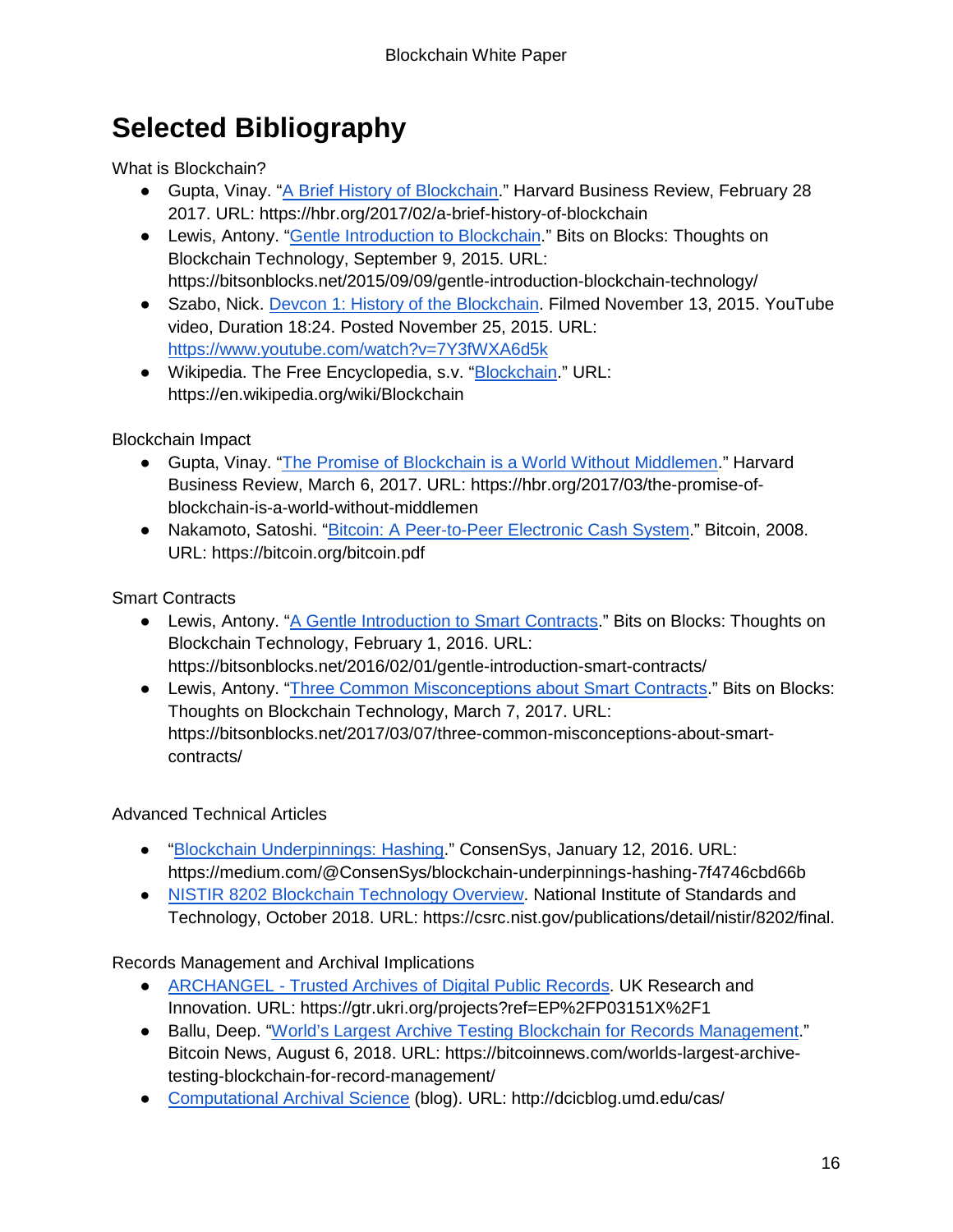- Desouza, Kevin C, Chen Ye, and Kiran Kabtta Somvanshi. [Blockchain and U.S. State](https://www.brookings.edu/blog/techtank/2018/04/17/blockchain-and-u-s-state-governments-an-initial-assessment/)  [Governments: An Initial Assessment.](https://www.brookings.edu/blog/techtank/2018/04/17/blockchain-and-u-s-state-governments-an-initial-assessment/) Techtank, April 17, 2018. URL: https://www.brookings.edu/blog/techtank/2018/04/17/blockchain-and-u-s-stategovernments-an-initial-assessment/
- Findlay, Cassie. ["Ideas on using appraisal techniques on Blockchain technology.](https://cassiefindlay.com/2017/06/15/appraisal-blockchain/)" June 15, 2017. URL: https://cassiefindlay.com/2017/06/15/appraisal-blockchain/
- Lemieux, Victoria. Blockchain and Distributed Ledgers as Trusted records keeping [Systems: An Archival Theoretic Evaluation Framework.](https://www.researchgate.net/publication/317433591_Blockchain_and_Distributed_Ledgers_as_Trusted_Recordkeeping_Systems_An_Archival_Theoretic_Evaluation_Framework) Conference Future Technologies Conference 2017. URL: https://www.researchgate.net/publication/317433591\_Blockchain\_and\_Distributed\_Ledg ers\_as\_Trusted\_Recordkeeping\_Systems\_An\_Archival\_Theoretic\_Evaluation\_Framewo rk
- Lemieux, Victoria. ["Blockchain Technology for Recordkeeping: Help or Hype?](https://www.yumpu.com/en/document/fullscreen/56531093/blockchain-for-recordkeeping-help-or-hype)" October 2016. doi>10.13140/RG.2.2.21736.67842
- Lemieux, Victoria. "Evaluating the Use of Blockchain in Land Transactions: An Archival [Science Perspective.](https://www.researchgate.net/publication/321690603_Evaluating_the_Use_of_Blockchain_in_Land_Transactions_An_Archival_Science_Perspective)" European Property Law Journal 6 (2017). doi>10.1515/eplj-2017- 0019.
- Lemieux, Victoria, and Manu Sporny. ["Preserving the Archival Bond in Distributed](https://dl.acm.org/citation.cfm?id=3053896)  [Ledgers: Data Model and Syntax.](https://dl.acm.org/citation.cfm?id=3053896)" Proceedings of the 26th International Conference on World Wide Web Companion (2017): 1437-1443. doi[>10.1145/3041021.3053896.](https://doi.org/10.1145/3041021.3053896)
- Lemieux, Victoria. ["Trusting records: is Blockchain technology the answer?"](https://www.emeraldinsight.com/doi/full/10.1108/RMJ-12-2015-0042) Records Management Journal 26, no. 2 (2016): 110-139. doi>10.1108/RMJ-12-2015-0042
- Lemieux. Victoria. "A Typology of Blockchain Recordkeeping Solutions and Some [Reflections on their Implications for the Future of Archival Preservation.](http://dcicblog.umd.edu/cas/wp-content/uploads/sites/13/2017/06/Lemieux.pdf)" 2017. URL: http://dcicblog.umd.edu/cas/wp-content/uploads/sites/13/2017/06/Lemieux.pdf

State Blockchain Implementations

- Vermont Secretary of State. [Blockchain Technology: Opportunities and Risks.](https://legislature.vermont.gov/assets/Legislative-Reports/blockchain-technology-report-final.pdf) January 15, 2016. URL: https://legislature.vermont.gov/assets/Legislative-Reports/blockchaintechnology-report-final.pdf
- Illinois Department of Innovation & Technology. [Blockchain in Illinois.](https://www2.illinois.gov/sites/doit/Pages/BlockChainInitiative.aspx) URL: https://www2.illinois.gov/sites/doit/Pages/BlockChainInitiative.aspx
- [Blockchains: Moving Digital Government Forward in the States.](https://www.nascio.org/Portals/0/Publications/Documents/2017/NASCIO%20Blockchains%20in%20State%20Government.pdf) National Association of State Chief Information Officers, 2017. URL: https://www.nascio.org/Portals/0/Publications/Documents/2017/NASCIO%20Blockchains %20in%20State%20Government.pdf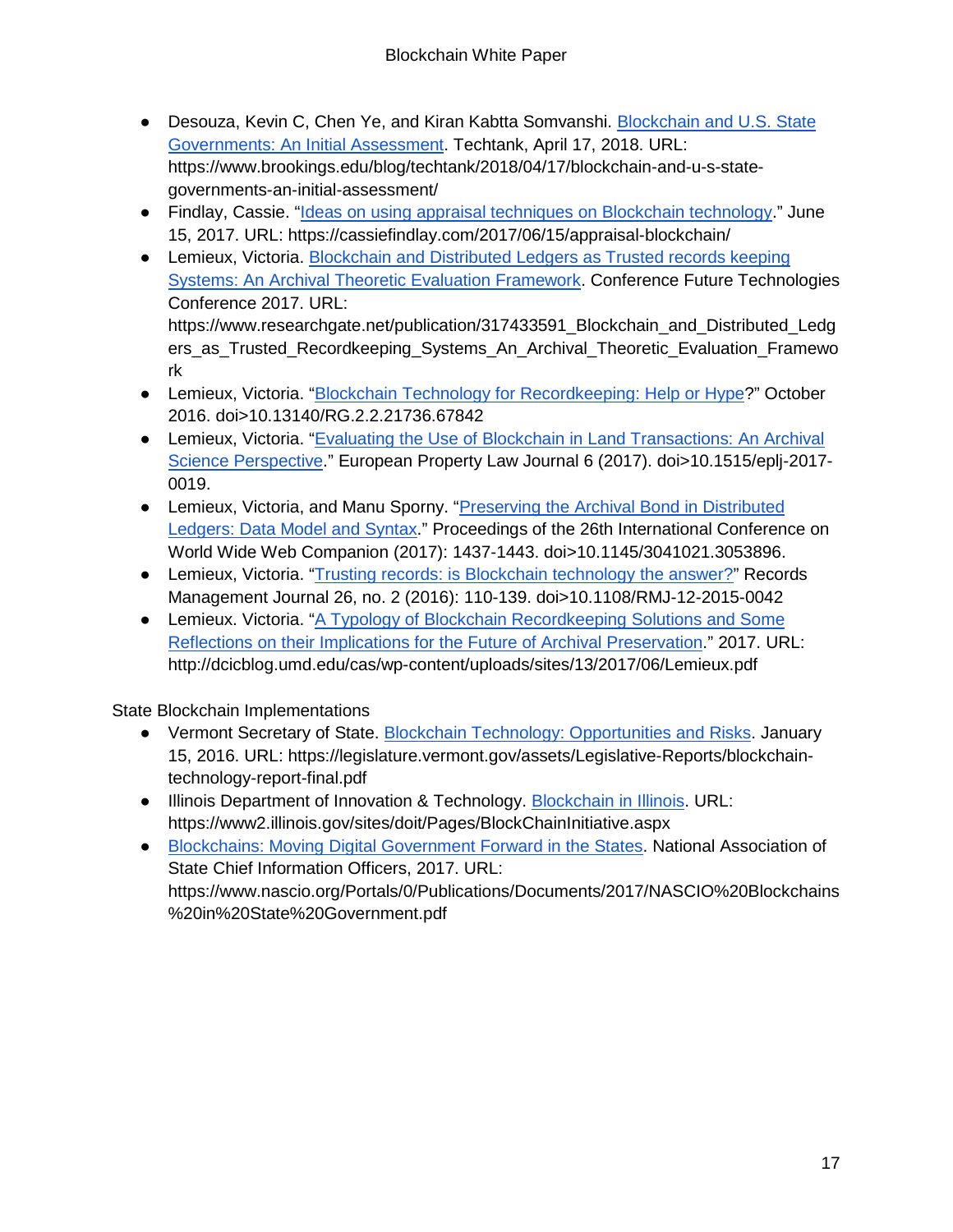#### Courses

● [Coursera: Bitcoin and Cryptocurrency Technologies](https://www.coursera.org/learn/cryptocurrency/) URL: https://www.coursera.org/learn/cryptocurrency/

#### Potential Standards

● [Roadmap for Blockchain Standards Report.](https://www.standards.org.au/getmedia/ad5d74db-8da9-4685-b171-90142ee0a2e1/Roadmap_for_Blockchain_Standards_report.pdf.aspx) Standards Australia, March 2017. URL: https://www.standards.org.au/getmedia/ad5d74db-8da9-4685-b171- 90142ee0a2e1/Roadmap\_for\_Blockchain\_Standards\_report.pdf.aspx

#### Audio/Video Editing

- ["Breaking News.](http://www.radiolab.org/story/breaking-news/)" Radiolab, July 27, 2017. URL: https://www.wnycstudios.org/story/breaking-news
- Lardinois. Frederic. ["Adobe's Project VoCo lets you edit speech as easily as text.](https://techcrunch.com/2016/11/03/adobes-project-voco-lets-you-edit-speech-as-easily-as-text/)" Techcrunch, November 3, 2016. URL: https://techcrunch.com/2016/11/03/adobesproject-voco-lets-you-edit-speech-as-easily-as-text/
- Solon, Olivia. "The Future of Fake News: Don't Believe Everything You Read, See or [Hear.](https://www.theguardian.com/technology/2017/jul/26/fake-news-obama-video-trump-face2face-doctored-content)" Guardian, July 26, 2017. URL: https://www.theguardian.com/technology/2017/jul/26/fake-news-obama-video-trumpface2face-doctored-content

Articles about implementation

- Bindi, Tas. "Doc.ai launches blockchain-based conversational AI platform for health [consumers.](http://www.zdnet.com/article/doc-ai/)" ZDNet, August 24, 2017. URL: https://www.zdnet.com/article/doc-ai/
- Irrera, Anna. ["Accenture, Microsoft team up on blockchain-based digital ID network.](http://www.reuters.com/article/us-microsoft-accenture-digitalid-idUSKBN19A22B)" Reuters, June 19, 2017. URL: https://www.reuters.com/article/us-microsoft-accenturedigitalid-idUSKBN19A22B
- Korjus, Kaspar. ["Estonia is Enhancing the Security of its Digital Identities."](https://medium.com/e-residency-blog/estonia-is-enhancing-the-security-of-its-digital-identities-361b9a3c9c52) Medium, October 30, 2017. URL: https://medium.com/e-residency-blog/estonia-is-enhancing-thesecurity-of-its-digital-identities-361b9a3c9c52
- Miller, Ron. "IBM unveils Blockchain as a Service based on open source Hyperledger [Fabric technology.](https://techcrunch.com/2017/03/19/ibm-unveils-blockchain-as-a-service-based-on-open-source-hyperledger-fabric-technology/)" Techcrunch, March 19, 2017. URL: https://techcrunch.com/2017/03/19/ibm-unveils-blockchain-as-a-service-based-on-opensource-hyperledger-fabric-technology/

Framework for Government Implementation

- ["Building the Hyperconnected Future on Blockchains.](http://internetofagreements.com/files/WorldGovernmentSummit-Dubai2017.pdf)" World Government Summit, February, 2017. URL: http://internetofagreements.com/files/WorldGovernmentSummit-Dubai2017.pdf
- GSA. Emerging Citizen Technology: [Blockchain.](https://www.gsa.gov/technology/government-it-initiatives/emerging-citizen-technology/blockchain) URL: https://www.gsa.gov/technology/government-it-initiatives/emerging-citizentechnology/blockchain

Associations

● [Government Blockchain Association.](https://www.gbaglobal.org/) URL: https://www.gbaglobal.org/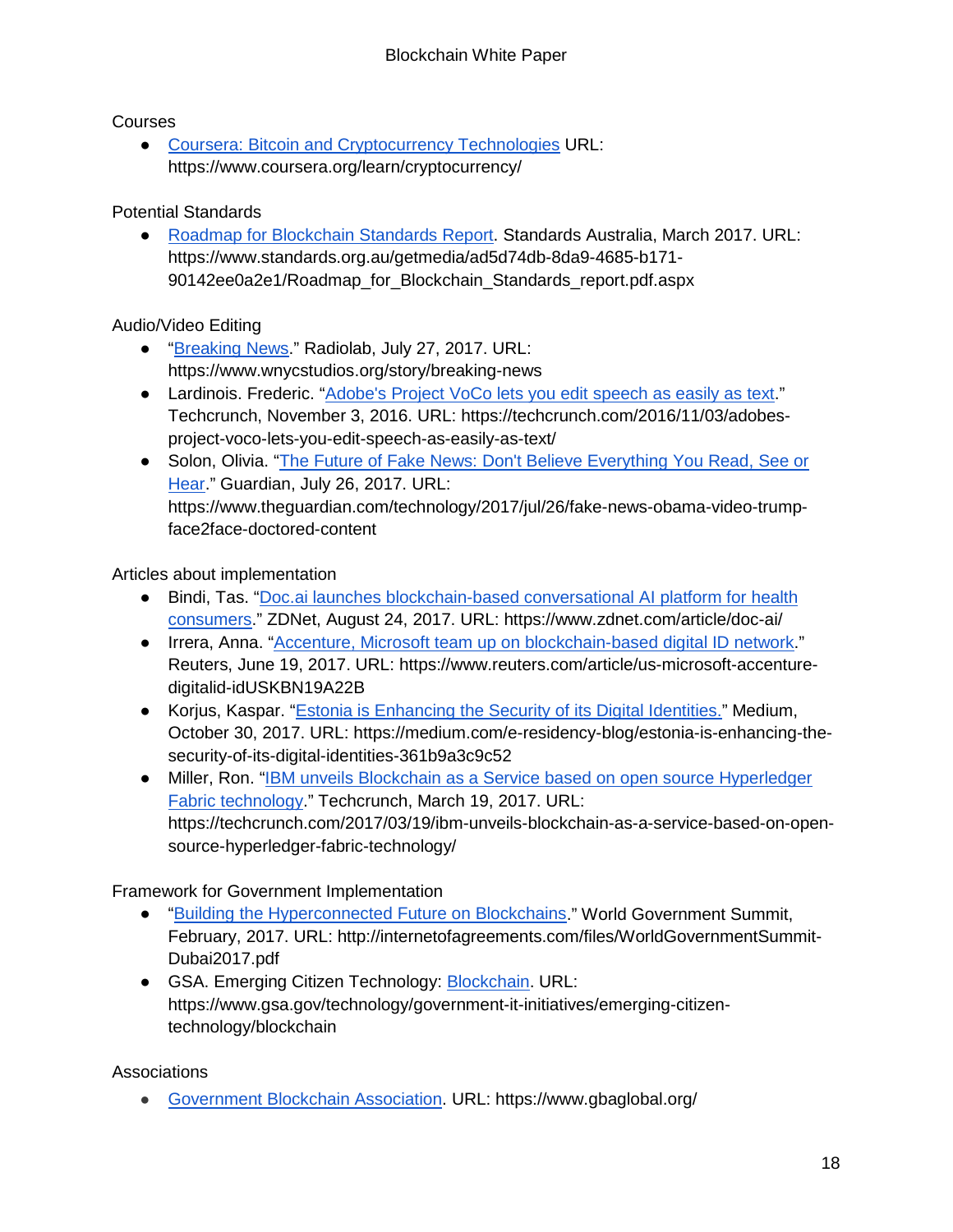• [American Council for Technology-Industry Advisory Council \(ACT-IAC\).](https://www.actiac.org/) URL: https://www.gbaglobal.org/